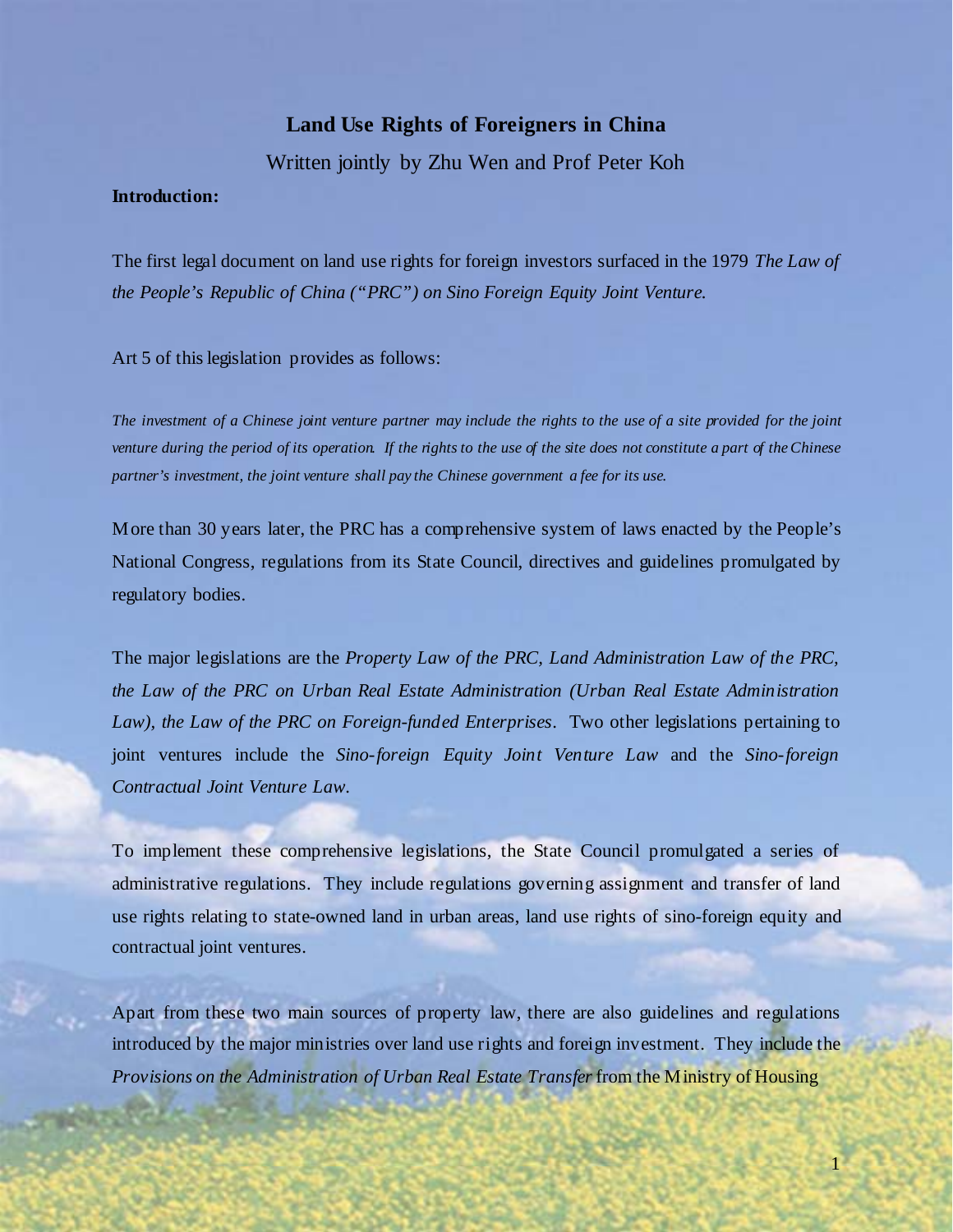and Urban-Rural Development. The former Ministry of Foreign Trade and Economic Cooperation issued *the Notice on Enforcement of Several Articles in the Detailed Rules on the Implementation of the Law of the PRC on Sino-foreign Cooperative Joint Ventures.*

Local governments sometimes promulgate their regulations governing land use rights of foreigners. For example, the Beijing Municipality issued its *Administrative Rules of Transfer of Real Estate in Beijing*.

### **Acquisition of land use rights by foreigners**

The laws and regulations pertaining to the acquisition of land use rights are applicable equally to both foreigners and Chinese nationals. Land use rights include the land and the buildings erected on the land. As a prudent measure, foreigners should acquire the land use rights as a prelude to development.

### *Allocation*

 $\overline{a}$ 

Urban lands are owned by the State whilst suburban and rural lands are collectively owned by peasants except otherwise provided for by the State.<sup>1</sup> Land use rights of lands owned by the State can be allocated by the local government above county level subjected to payment of compensation or settlement or even gratis in accordance with the law.

Such land use rights allocated to either Chinese nationals or foreigners have to be used for the development of urban infrastructures, public utility, key energy, transport and water conservancy projects supported by the State and other purposes stipulated by the laws and administrative regulations and guidelines.

<sup>1</sup> Art 47 of the Property Law of the PRC; Art 8 of the Land Administration Law of the PRC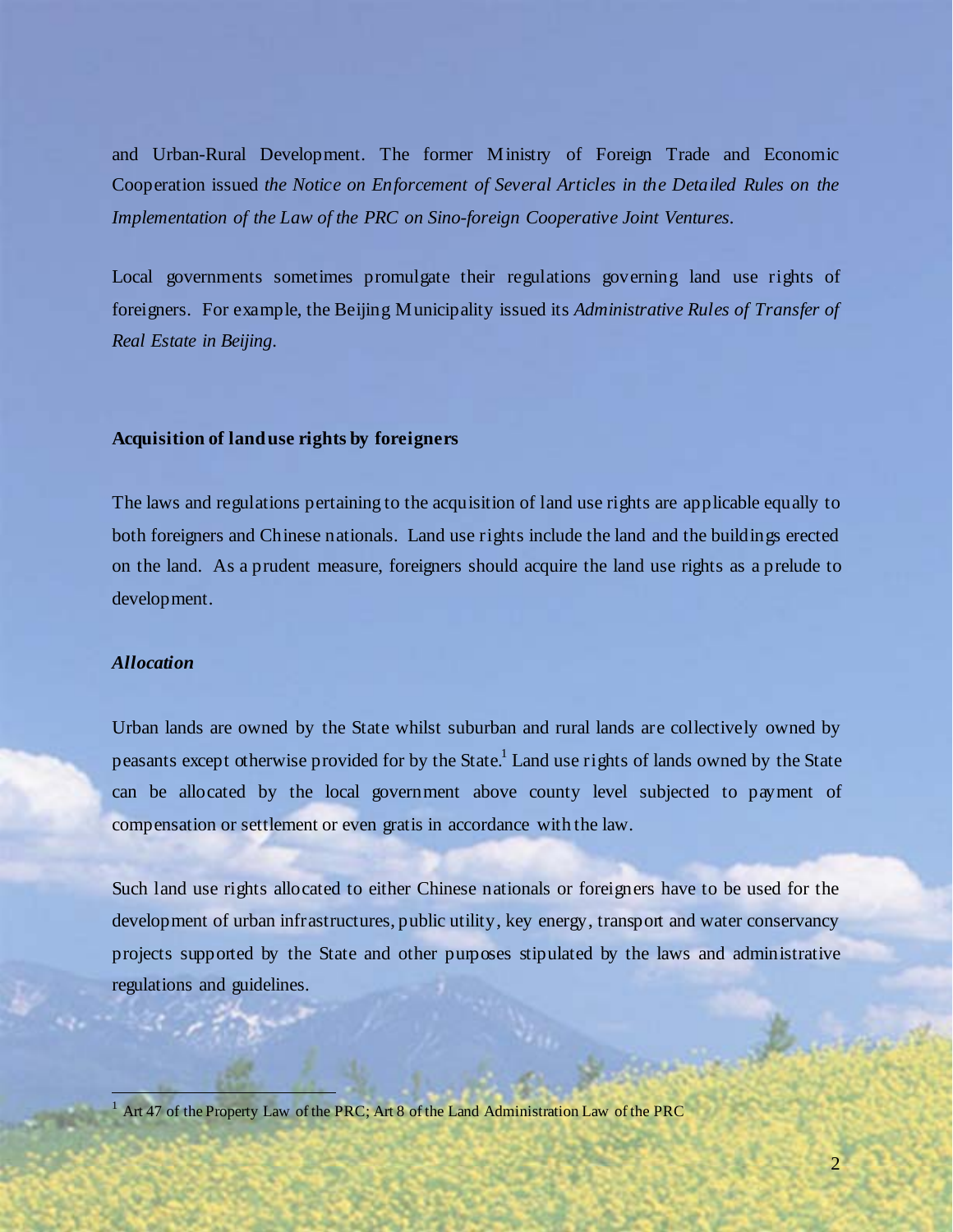If the purpose of the project presented by the foreigner is in full compliance with the law, the foreign party can apply to the land authority of local government above county level for a grant. Once this is approved, the foreign party will sign a contract with the same department for the land use rights, which will be registered to ensure their validity. Although, the owner of allocated land use rights does not have to pay state land grant fee, he has to make a lump sum payment as development fee plus annual land use fee to the local government.

The land use rights allocated to the foreign or domestic party cannot be the subject of any assignment, lease or mortgage.

### *Grant*

l

Granting involves the leasing of land use rights of state-owned land to users for a stipulated period upon payment of the state grant fee. Specific ways of such grant involve auction, bidding or direct negotiations between the interested parties.

Such land use rights can be used for the development of commercial, tourist, recreational and high end housing. They can only be granted by auction or bidding. However, if there are no mechanisms or facilities for either auctioning or bidding, then the interested parties can conclude by direct negotiations.

Payment for the land grant must not be lower than the ceiling established by the State. The successful foreign party will sign a contract with the local land authority and pay the consideration for the land use rights. The foreign party will register its land use rights and the Registry will issue a rights certificate to him.

The period of land use rights ranges from 40 years for commercial, tourist and recreational purposes to 50 years for educational, scientific and cultural projects, public health and physical education. The longest period given to residential project is for 70 years. The land use rights will be reverted back to the State upon expiry and without payment of any compensation.<sup>2</sup>

<sup>&</sup>lt;sup>2</sup> Art.40 and art.41 of the 1990 Interim Regulations of the Assignment and Transfer.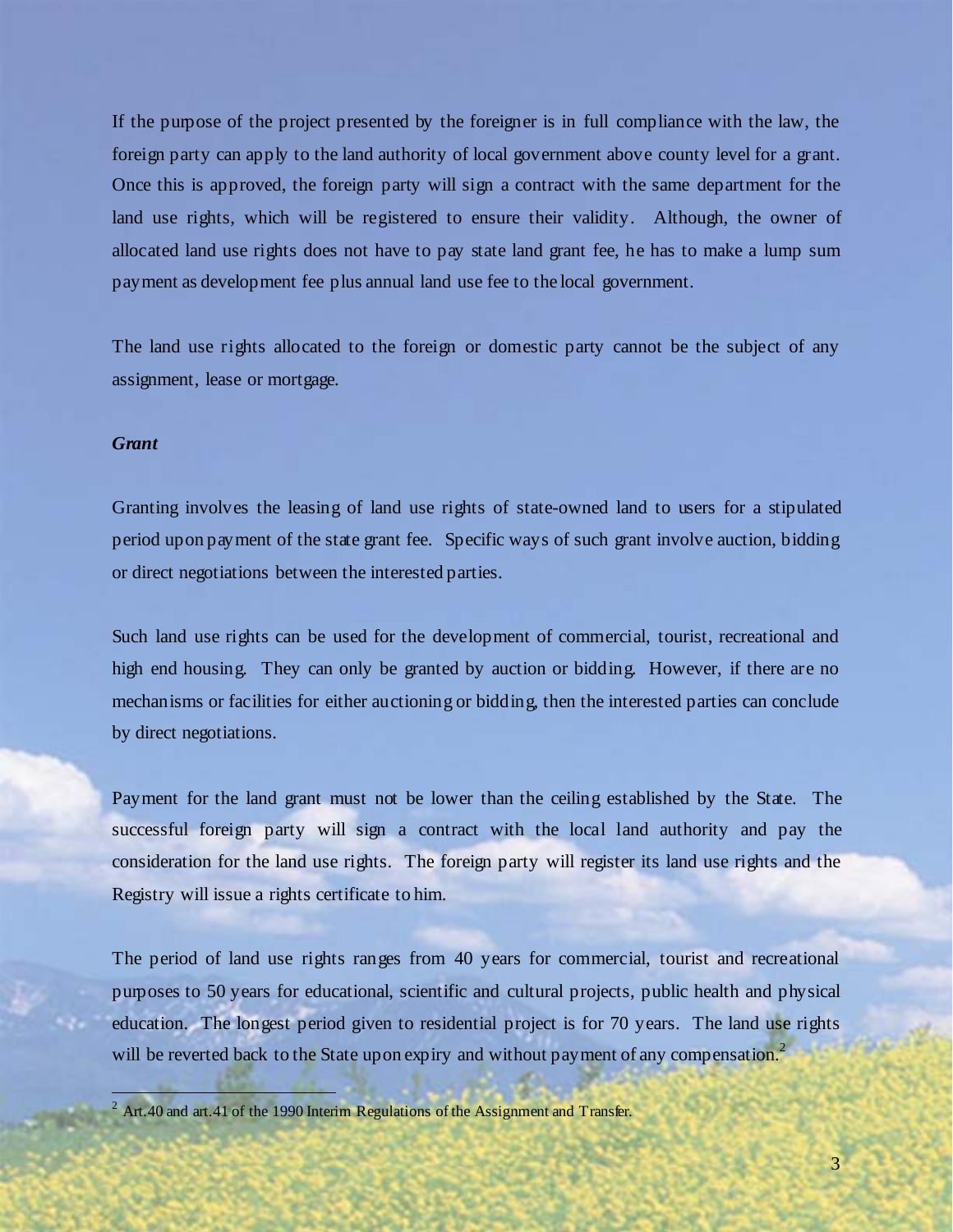A renewal is possible with the execution of a new contract, registration and payment of fee.<sup>3</sup> For any renewal of an existing period of land use rights, the owner will have to do this at least 1 year prior to expiry. A renewal is always possible unless it is due to public policy or factors. For residential land use rights, the renewal is automatic upon expiry. This is provided explicitly under art. 149 of the Property Law.

The owners of such granted land use rights can always transfer lease or mortgage them.

## *Contribution of land use rights in joint ventures*

The Chinese party in a joint venture with foreigners can use land use rights as part of its capital contribution. The value of its land use rights is based on the price paid for them or the land use fee.

The regulatory bodies for approving the contribution of land use rights of the Chinese party are the local land authority and the local office of State Administration for Industy and Commerce. The land use rights remain with the joint venture entity.

### *Rent*

The foreign invested enterprise can also rent buildings directly from state-owned enterprises ("SOEs"), urban communities, rural enterprises and collective economic organizations. Payment of rent is the only consideration.

### *Acquisition from collectively-owned land*

Such land use rights are collectively owned by members of a collective organization and can only be requisitioned by the State. However, subject to the two thirds majority of its members

l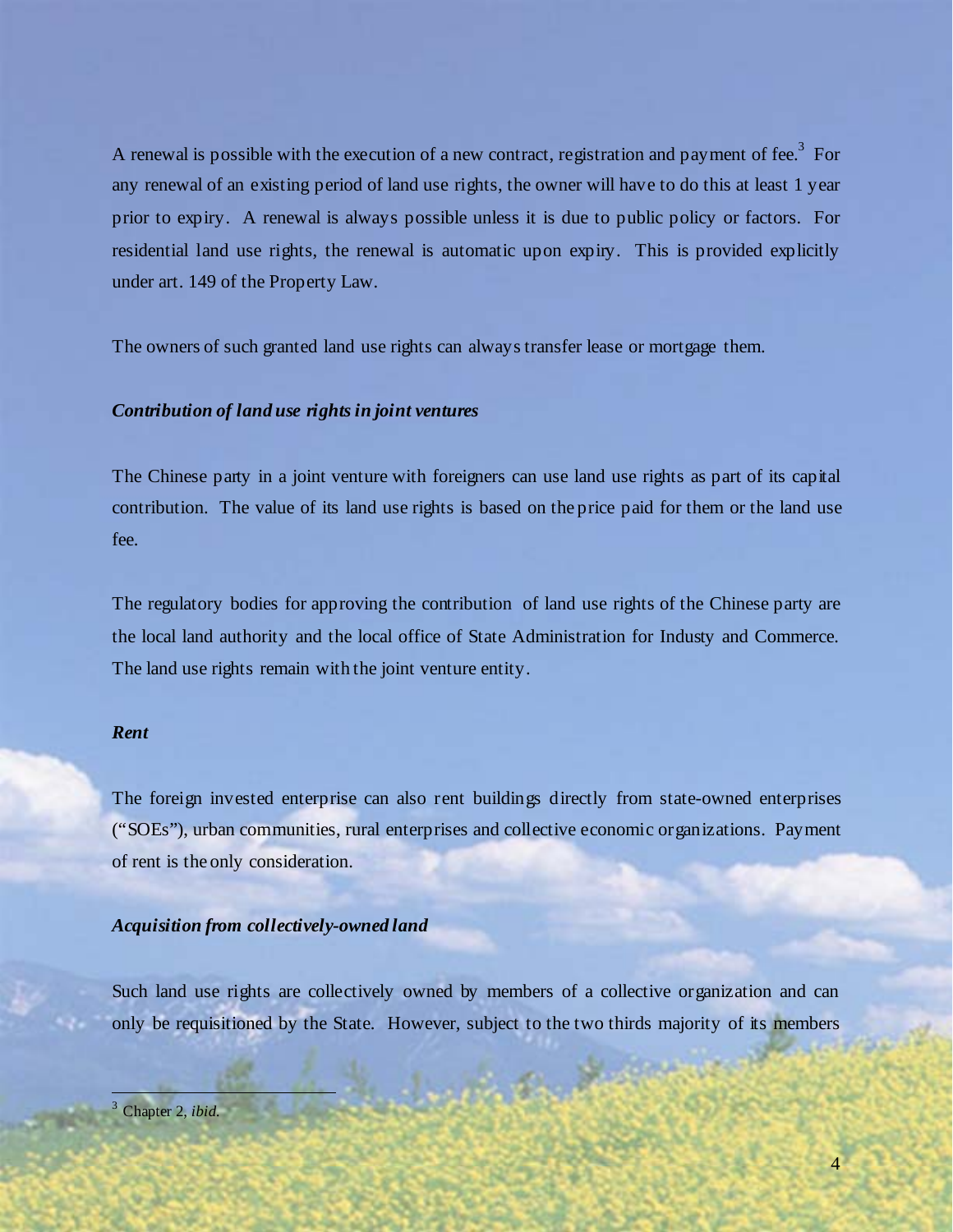and with the approval of the county government, there can be a valid contract for the assignment of such land use rights to non-members, nationals or foreigners.

A collective organization with such land use rights can also factor them as its capital contribution in a joint venture with a foreign party subjected to the approval of the local government and payment of the necessary fee to the State.

### **Transfer of land use rights of foreign invested enterprise ("FIE")**

A FIE with ownership of land use rights can also go to the local branch of the National Development and Reform Commission ("NDRC") for an approval of its assignment. Once the threshold investment requirement of 25% by the foreign party in the FIE is satisfied, the NDRC will approve the assignment and issue the land use rights certificate.

When a FIE, such as an EJV, needs to mortgage its land use rights to a third party, such as a financial institution, it has to seek approval from the local office of the land authority plus recording at the  $S AIC<sup>4</sup>$ . This requirement is not necessary for land use rights held by Chinese nationals.

### **Challenges faced by foreign investors in the real estate market in the PRC**

The challenges can best be gauged by the following rules, regulations and guidelines in the tabloid format on page 6.

Investment into the real estate sector in PRC has always been under strict supervision even though the measures are prudent in most instances. A property bubble in PRC will affect all sectors of the economy, especially the banking sector and commodities market.

 $\overline{a}$ 

<sup>4</sup> Art 23 of the Rules for the Implementation of the law of the PRC on Foreign-funded enterprises.